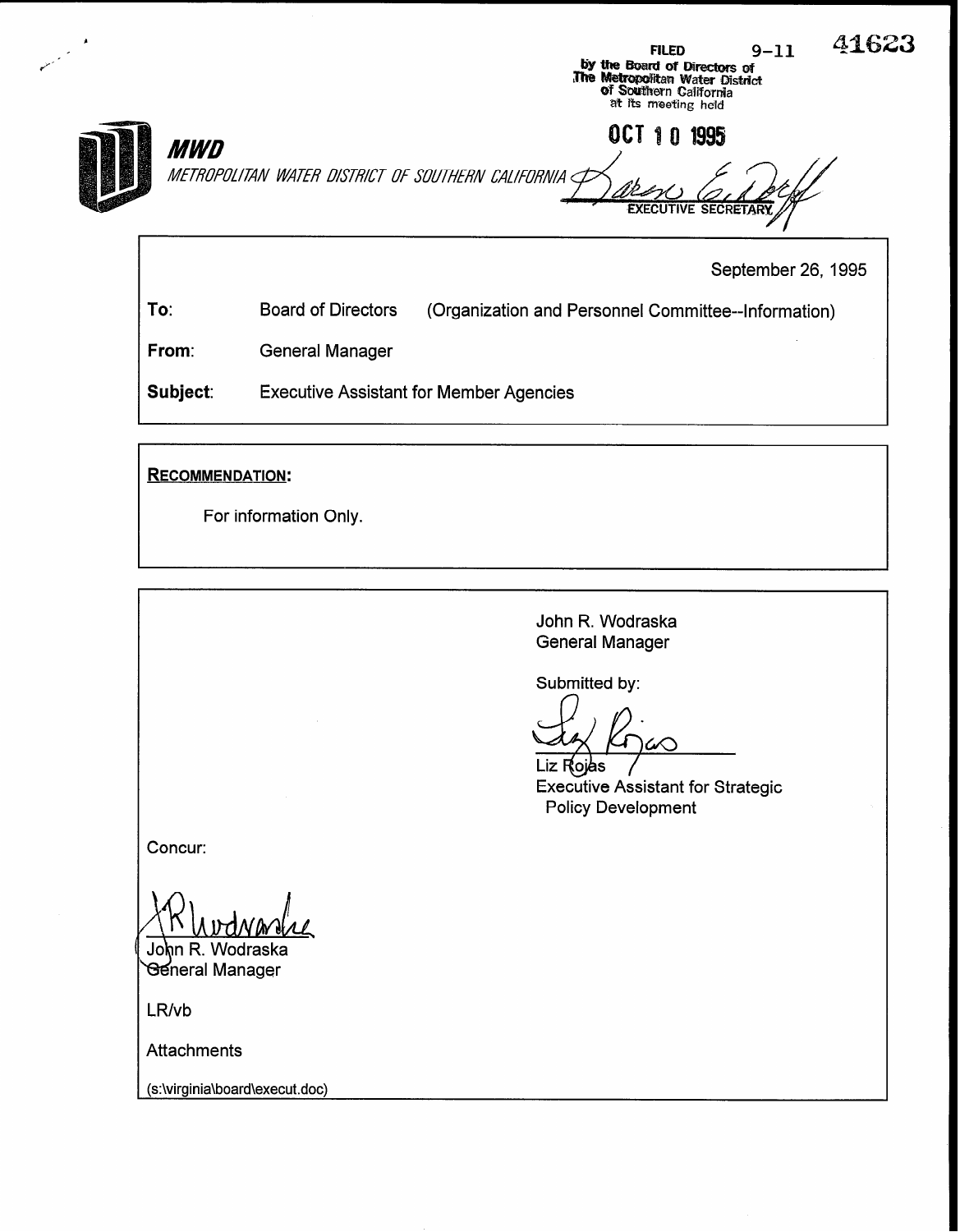#### EXECUTIVE SUMMARY:

The General Manager requests that the Organization and Personnel Committee (Committee) review the proposed Executive Assistant for Member Agencies position. The purpose for the proposed position is to improve the communication and services to our existing Member Agencies. The position would report directly to the General Manager.

The General Manager recommends that the Committee review the draft job description and organizational structure (Attachments 1 and 2). The qualifications and recruitment process is intended to encompass the recommendations and suggestions of the Board as well as the Member Agencies.

#### DETAILED REPORT:

At the August Board Meeting, the General Manager transmitted the District Work Plan for Fiscal Year 1995-96. The Work Plan defines Outreach as one of the focus areas for the fiscal year. It identifies such tasks as assessing and meeting customer needs and consolidating the point of contact for Member Agencies to improve communications and service. At the Member Agency Managers Workshop, the issue of improving communication was a key discussion topic. The Member Agency Managers expressed support for the consolidation of the point of contact within Metropolitan to improve service.

Based on this input, the General Manager is proposing the creation of an Executive Assistant for Member Agencies position to increase Metropolitan's effectiveness in meeting the needs of Member Agencies. This position would report directly to the General Manager. The position would serve as a single point of contact for Member Agencies, referring their inquiries either directly to specific divisions, or working with the divisions to assemble inter-divisional work groups to meet Member Agencies' more complex needs.

The position would provide a benefit to the Member Agencies by allowing them to contact Metropolitan about an issue only once, without the need for familiarity with Metropolitan's organizational structure and divisional responsibilities. The position would also be responsible for assessing both current and future needs of Member Agencies. The Executive Assistant would monitor the progress on a Member Agency request with the intent of shortening the response time while increasing the quality of service from Metropolitan.

Upon review by the Board, the General Manager is scheduled to submit the proposed job description and organizational structure to the Member Agencies for input at its October Member Agency Manager's meeting. Upon receipt of information from both the Board and the Member Agencies, the selection process would commence.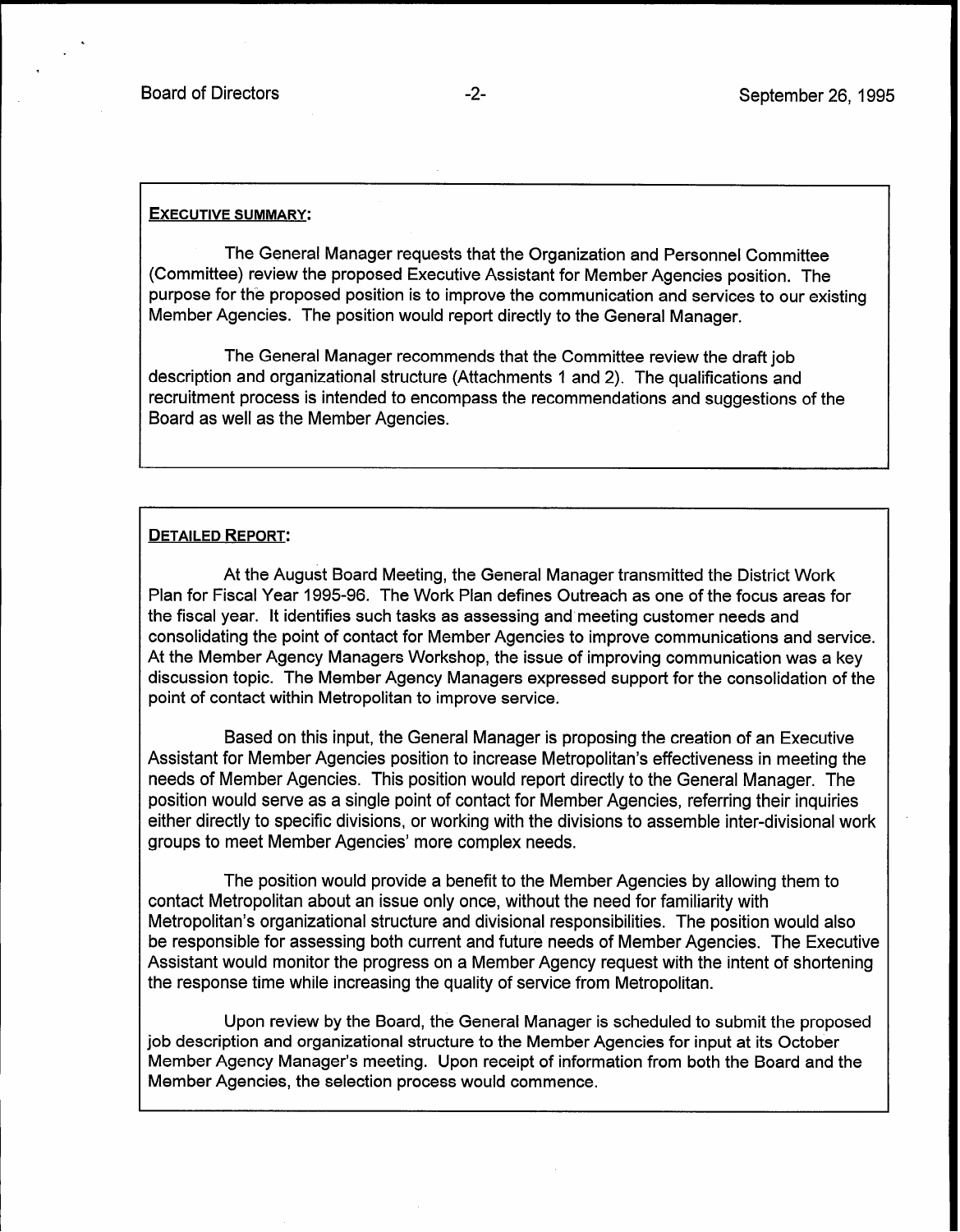The selection process for this position would be through competitive interview, open both internally and externally to Metropolitan. The selection and interview panel would include representation from the Member Agencies. It is projected that the recruitment process would commence in November of 1995 with a selection of a candidate by the early part of 1996. The Executive Assistant for Member Agencies would represent a reallocation within the existing budgetary compliment not a new budgeted position.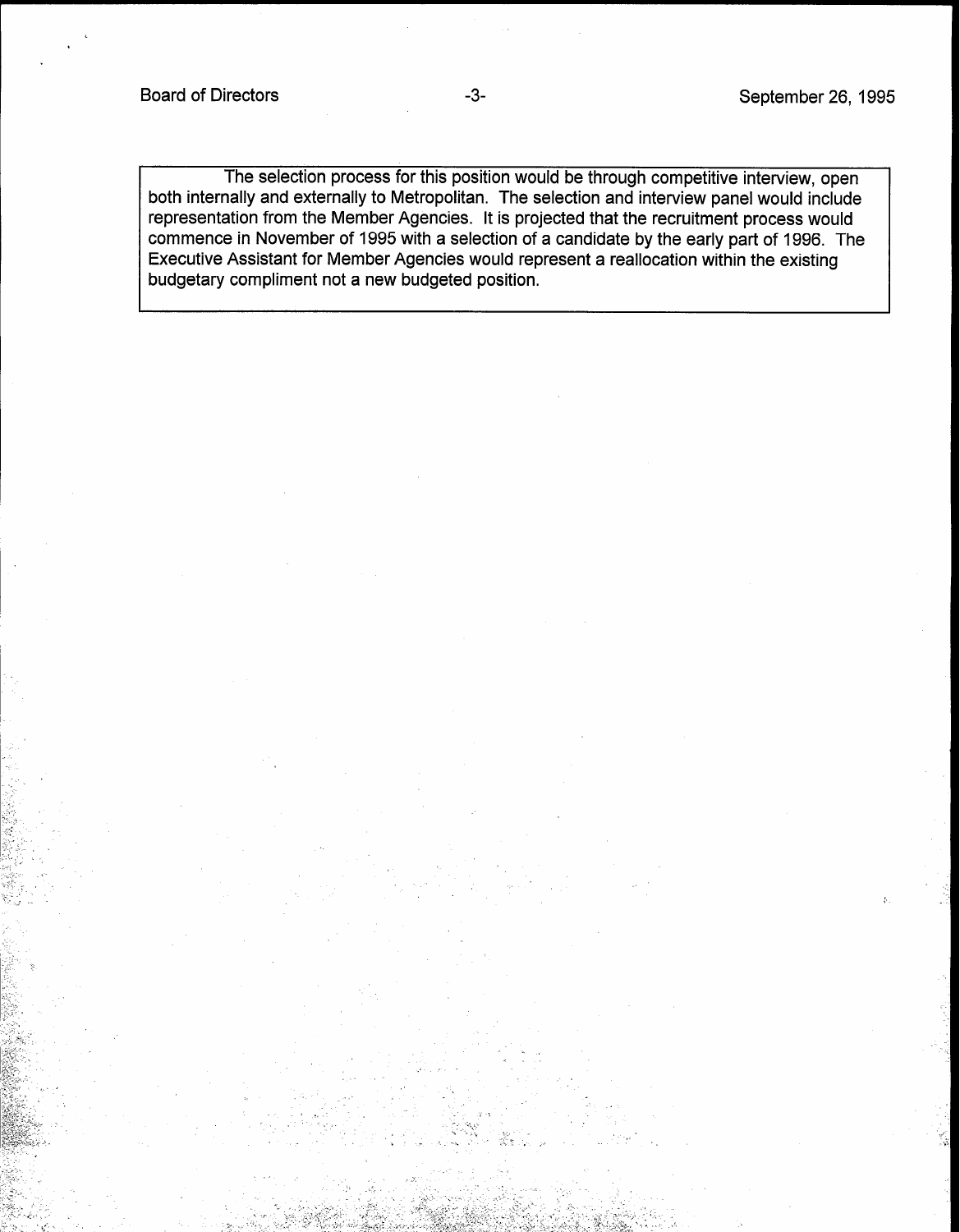Attachment 1

## DRAFT JOB DESCRIPTION FOR THE POSITION OF EXECUTIVE ASSISTANT FOR MEMBER AGENCIES

:. ,

#### RESPONSIBILITIES

Ihe Executive Assistant for Member Agencies is responsible for assisting the General Manager in administrative duties related to the delivery of service to all of Metropolitan's Member Agencies. This position would act as the single customer interface for the Member Agencies coordinating Metropolitan's efforts in providing the following:

- Coordinating all incoming requests from Member Agencies, working through specific divisions within Metropolitan, or assembling short-term interdivisional workgroups to meet Member Agencies' needs.
- Marketing Metropolitan's existing services to Member Agencies.
- Strategic planning analyses that involve a comprehensive assessment of current services to Member Agencies, as well as identifying short-term and long-term "customer needs."
- Development of new products and services, as well as their marketing strategies, to meet Member Agency needs.
- Assessment and development, within Metropolitan's service area, of partnerships, alliances and external networks to support Metropolitan's mission.

### EDUCATIONAND EXPERIENCE

- Candidates for the position should have a Bachelor's Degree, from an accredited college or university, either in engineering, business, or a related field. A relevant Master's degree would be a plus.
- Both public and private sector experience will be considered qualifying. It is preferred that the selected candidate have experience in California or in the southwestern United States.
- <sup>l</sup>Candidates should have approximately 15 years of progressively responsible experience in the utility induces the angle of the emphasis of customer service and account management, preferably management, pr utility industry, with an emphasis on customer service and account management, preferably dealing with large customers.
- lcandidates showled planning showled planning skills in a rapidly changing industry sector. candidates should have demonstrated planning skills in a rapidly changing muustry se